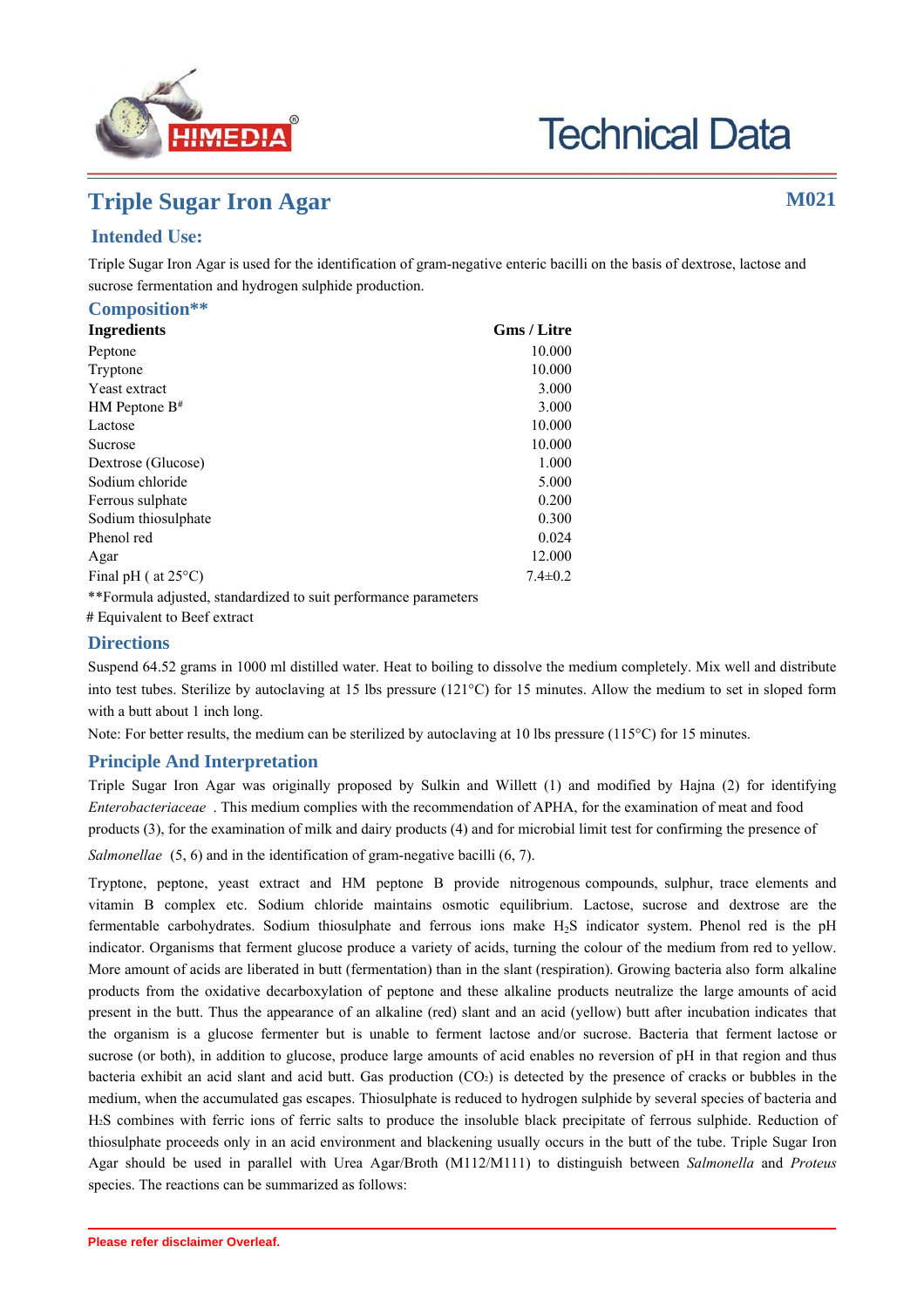Alkaline slant / acid butt-only glucose fermented

Acid slant / acid butt-glucose and sucrose fermented or glucose and lactose fermented or all the three sugars, glucose, lactose and sucrose fermented.

Bubbles or cracks present-gas production Black precipitate present-H2S gas production

## **Type of specimen**

Pure bacterial isolate

## **Specimen Collection and Handling:**

Follow appropriate techniques for sample collection, processing as per guidelines  $(1,4,5,7,9)$ After use, contaminated materials must be sterilized by autoclaving before discarding.

### **Warning and Precautions :**

Read the label before opening the container. Wear protective gloves/protective clothing/eye protection/ face protection. Follow good microbiological lab practices while handling specimens and culture. Standard precautions as per established guidelines should be followed while handling specimens. Safety guidelines may be referred in individual safety data sheets

## **Limitations :**

1.Some members of the *Enterobacteriaceae* and H2S producing *Salmonella* may not be H2S positive on TSI Agar. Some bacteria may show H2S production on Kligler Iron Agar but not on TSI Agar. This can happen because utilization of sucrose in TSI Agar suppresses the enzymic pathway that result in H2S production.

## **Performance and Evaluation**

Performance of the medium is expected when used as per the direction on the label within the expiry period when stored at recommended temperature.

## **Quality Control**

#### **Appearance**

Light yellow to pink homogeneous free flowing powder

#### **Gelling**

Firm, comparable with 1.2% Agar gel.

#### **Colour and Clarity of prepared medium**

Pinkish red coloured clear to slightly opalescent gel forms in tubes as slants.

#### **Reaction**

Reaction of 6.45% w/v aqueous solution at 25°C. pH : 7.4±0.2

#### **pH**

7.20-7.60

#### **Cultural Response**

M021: Cultural characteristics observed after an incubation at 35-37°C for 18-24 hours.

| Organism                                      | <b>Inoculum</b><br>(CFU) | Growth    | <b>Slant</b>                                         | <b>Butt</b>                                                              | Gas      | H2S                                     |
|-----------------------------------------------|--------------------------|-----------|------------------------------------------------------|--------------------------------------------------------------------------|----------|-----------------------------------------|
| <b>Cultural Response</b>                      |                          |           |                                                      |                                                                          |          |                                         |
| Citrobacter freundii ATCC<br>8090             | 50-100                   | luxuriant | yellowing of<br>the medium                           | acidic reaction, acidic reaction, positive<br>yellowing of<br>the medium | reaction | positive,<br>blackening of<br>medium    |
| # Klebsiella aerogenes<br>ATCC 13048 (00175*) | 50-100                   | luxuriant | yellowing of<br>the medium                           | acidic reaction, acidic reaction, positive<br>yellowing of<br>the medium | reaction | negative, no<br>blackening of<br>medium |
| Escherichia coli ATCC<br>25922 (00013*)       | 50-100                   | luxuriant | yellowing of<br>the medium                           | acidic reaction, acidic reaction, positive<br>yellowing of<br>the medium | reaction | negative, no<br>blackening of<br>medium |
| Klebsiella pneumoniae<br>ATCC 13883 (00097*)  | 50-100                   | luxuriant | yellowing of<br>the medium                           | acidic reaction, acidic reaction, positive<br>yellowing of<br>the medium | reaction | negative, no<br>blackening of<br>medium |
| Proteus vulgaris ATCC<br>13315                | 50-100                   | luxuriant | alkaline<br>reaction, red<br>colour of the<br>medium | acidic reaction, negative<br>yellowing of<br>the medium                  | reaction | positive,<br>blackening of<br>medium    |

**Please refer disclaimer Overleaf.**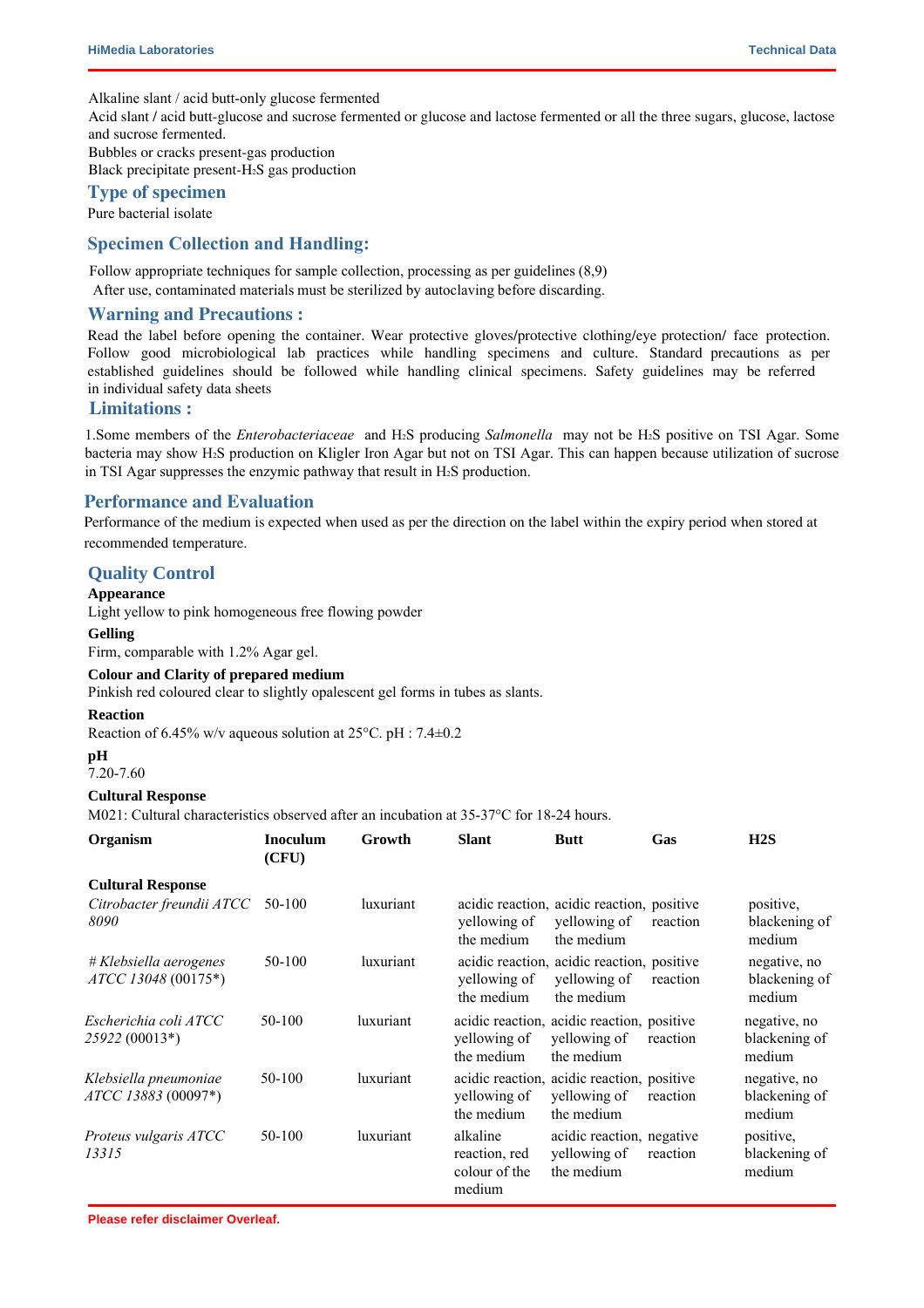|                                                 |          |           |                                                      | acidic reaction, positive                                                |          | negative, no                            |
|-------------------------------------------------|----------|-----------|------------------------------------------------------|--------------------------------------------------------------------------|----------|-----------------------------------------|
| Salmonella Paratyphi A<br><b>ATCC 9150</b>      | 50-100   | luxuriant | alkaline<br>reaction, red<br>colour of the<br>medium | yellowing of<br>the medium                                               | reaction | blackening of<br>medium                 |
| Salmonella Typhi<br>ATCC 6539                   | $50-100$ | luxuriant | alkaline<br>reaction, red<br>colour of the<br>medium | acidic reaction, negative<br>yellowing of<br>the medium                  | reaction | positive,<br>blackening of<br>medium    |
| Salmonella Typhimurium<br>ATCC 14028 (00031*)   | 50-100   | luxuriant | alkaline<br>reaction, red<br>colour of the<br>medium | acidic reaction, positive<br>yellowing of<br>the medium                  | reaction | positive,<br>blackening of<br>medium    |
| Shigella flexneri ATCC<br>12022 (00126*)        | $50-100$ | luxuriant | alkaline<br>reaction, red<br>colour of the<br>medium | acidic reaction, negative<br>yellowing of<br>the medium                  | reaction | negative, no<br>blackening of<br>medium |
| Escherichia coli ATCC 8739 50-100<br>$(00012*)$ |          | luxuriant | yellowing of<br>the medium                           | acidic reaction, acidic reaction, positive<br>yellowing of<br>the medium | reaction | negative, no<br>blackening of<br>medium |
| Escherichia coli NCTC 9002 50-100               |          | luxuriant | yellowing of<br>the medium                           | acidic reaction, acidic reaction, positive<br>yellowing of<br>the medium | reaction | negative, no<br>blackening of<br>medium |
| Klebsiella pneumoniae<br><b>ATCC 10031</b>      | 50-100   | luxuriant | yellowing of<br>the medium                           | acidic reaction, acidic reaction, positive<br>yellowing of<br>the medium | reaction | negative, no<br>blackening of<br>medium |

Key : \*Corresponding WDCM numbers.

*# Formerly known as Enterobacter aerogenes*

## **Storage and Shelf Life**

Store between 10-30°C in a tightly closed container and the prepared medium at 2-8°C. Use before expiry date on the label. On opening, product should be properly stored dry, after tightly capping the bottle inorder to prevent lump formation due to the hygroscopic nature of the product. Improper storage of the product may lead to lump formation. Store in dry ventilated area protected from extremes of temperature and sources of ignition Seal the container tightly after use. Use before expiry date on the label.

Product performance is best if used within stated expiry period.

## **Disposal**

User must ensure safe disposal by autoclaving and/or incineration of used or unusable preparations of this product. Follow established laboratory procedures in disposing of infectious materials and material that comes into contact with sample must be decontaminated and disposed of in accordance with current laboratory techniques (4,5).

## **Reference**

- 1. Baird R.B., Eaton A.D., and Rice E.W., (Eds.), 2015, Standard Methods for the Examination of Water and Wastewater, 23rd ed., APHA, Washington, D.C.
- 2. Finegold S. M. and Baron E. J., 1986, Bailey and Scotts Diagnostic Microbiology, 7th Ed., The C.V. Mosby Co., St. Louis.
- 3. Hajna A.A., 1945, J. Bacteriol, 49:516.
- <sup>4.</sup> Isenberg, H.D. Clinical Microbiology Procedures Handbook. 2<sup>nd</sup> Edition.
- 5. Jorgensen,J.H., Pfaller , M.A., Carroll, K.C., Funke, G., Landry, M.L., Richter, S.S and Warnock., D.W. (2015) Manual of Clinical Microbiology, 11th Edition. Vol. 1.
- 6. MacFaddin J., 1985, Media for Isolation-Cultivation-Identification-Maintenance of Medical Bacteria, Vol. 1, Williams and Wilkins, Baltimore.

**Please refer disclaimer Overleaf.**